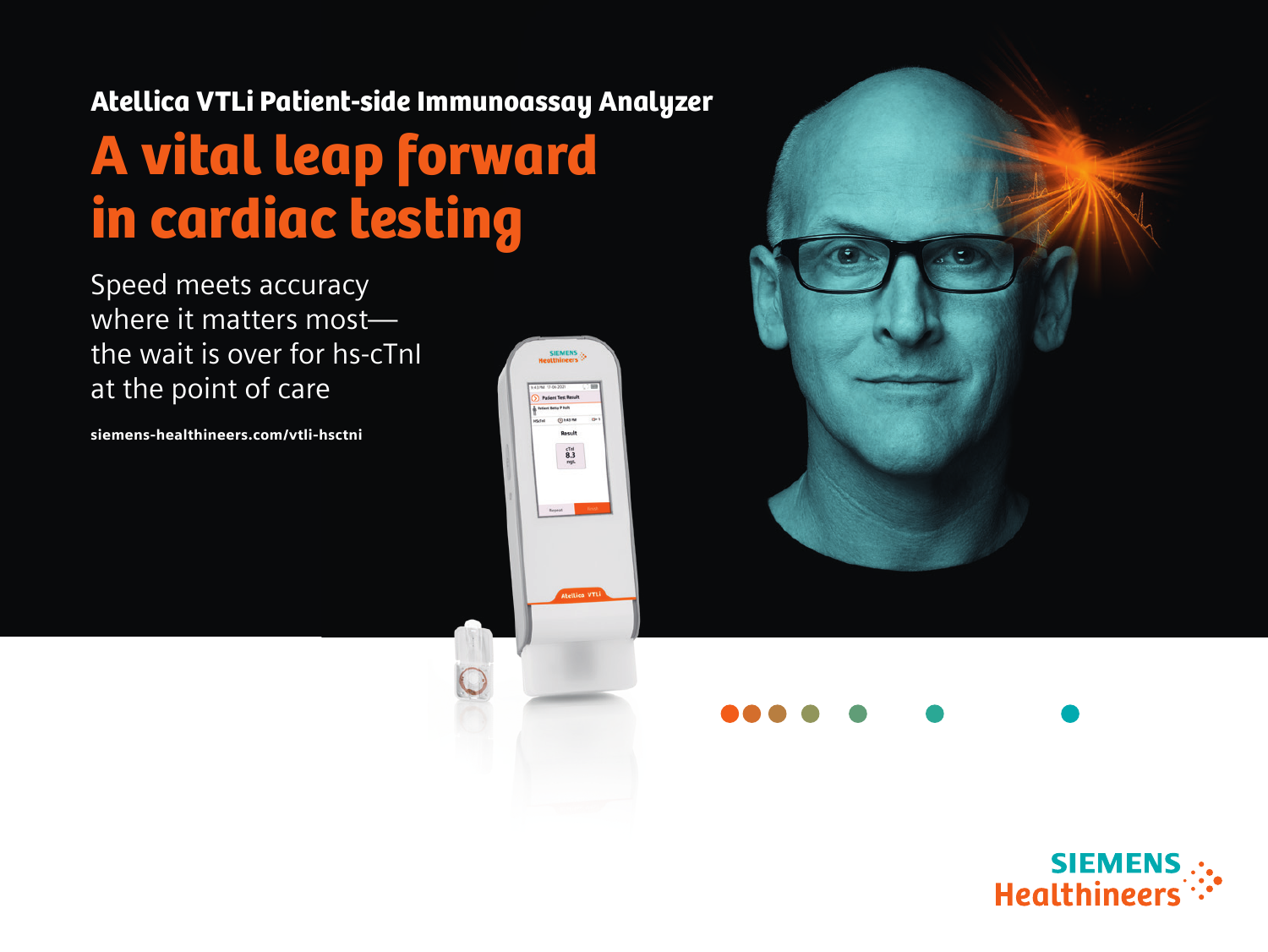

## Fast and accurate diagnosis can make all the difference to patients waiting to find out if they've had a heart attack.

#### **Atellica® VTLi Patient-side Immunoassay Analyzer**

Enabled

When ruling out a potential myocardial infarction (MI), every minute spent waiting on test results comes at a cost. Patients and their families are anxious, and clinicians and laboratory professionals are pressured to identify the problem quickly and accurately.

### Streamline chest pain patient pathway

Having true, high-sensitive troponin testing available at the point of care can help transform the way cardiac risk is assessed, providing results you can trust in just 8 minutes all from a fingerstick.

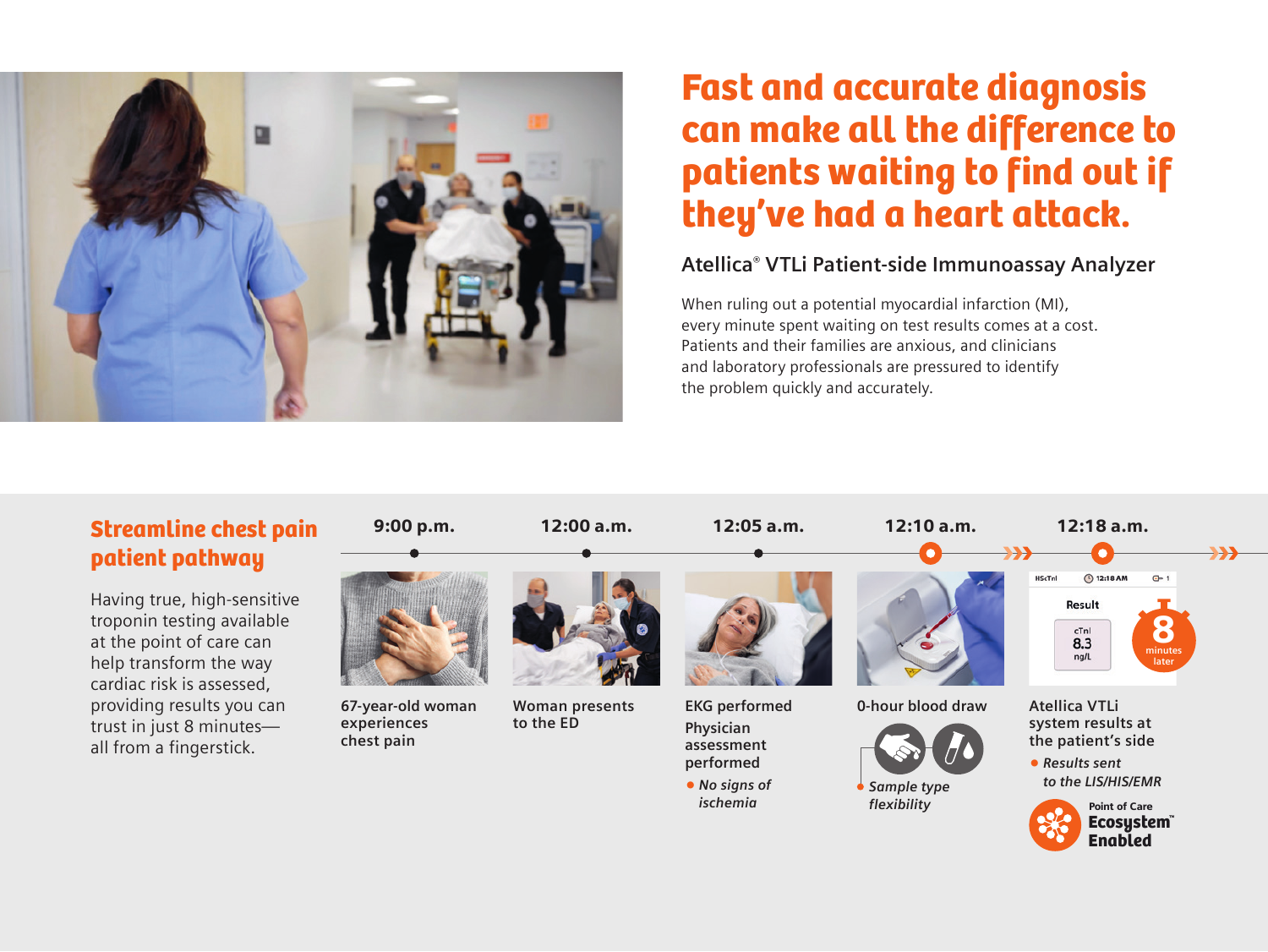

![](_page_2_Picture_2.jpeg)

**The Atellica VTLi analyzer, powered by Magnotech® Technology, will help transform your chest pain assessment process and can enable earlier disposition decisions for patients.**

![](_page_2_Picture_4.jpeg)

**Serial measurement time**

![](_page_2_Picture_6.jpeg)

**2-hour blood draw** *• Confirmation decision point* 

![](_page_2_Picture_8.jpeg)

*Sample type flexibility*

**Atellica VTLi system results at the patient's side**

 $\bigcirc$  2:18 AM

Result cTnl  $6.0$  $nq/L$ 

HScTnl

8

 $G = 1$ 

*• Decision point for the physician to make differential diagnosis* 

*• Results sent to the LIS/HIS/EMR*

Ecosystem™ Enabled

**minutes later**

> **ED physician communicates disposition decision**

![](_page_2_Picture_16.jpeg)

Point of Care *Up to 4 hours of time saved compared to conventional testing*

![](_page_2_Picture_19.jpeg)

**Patient is discharged**